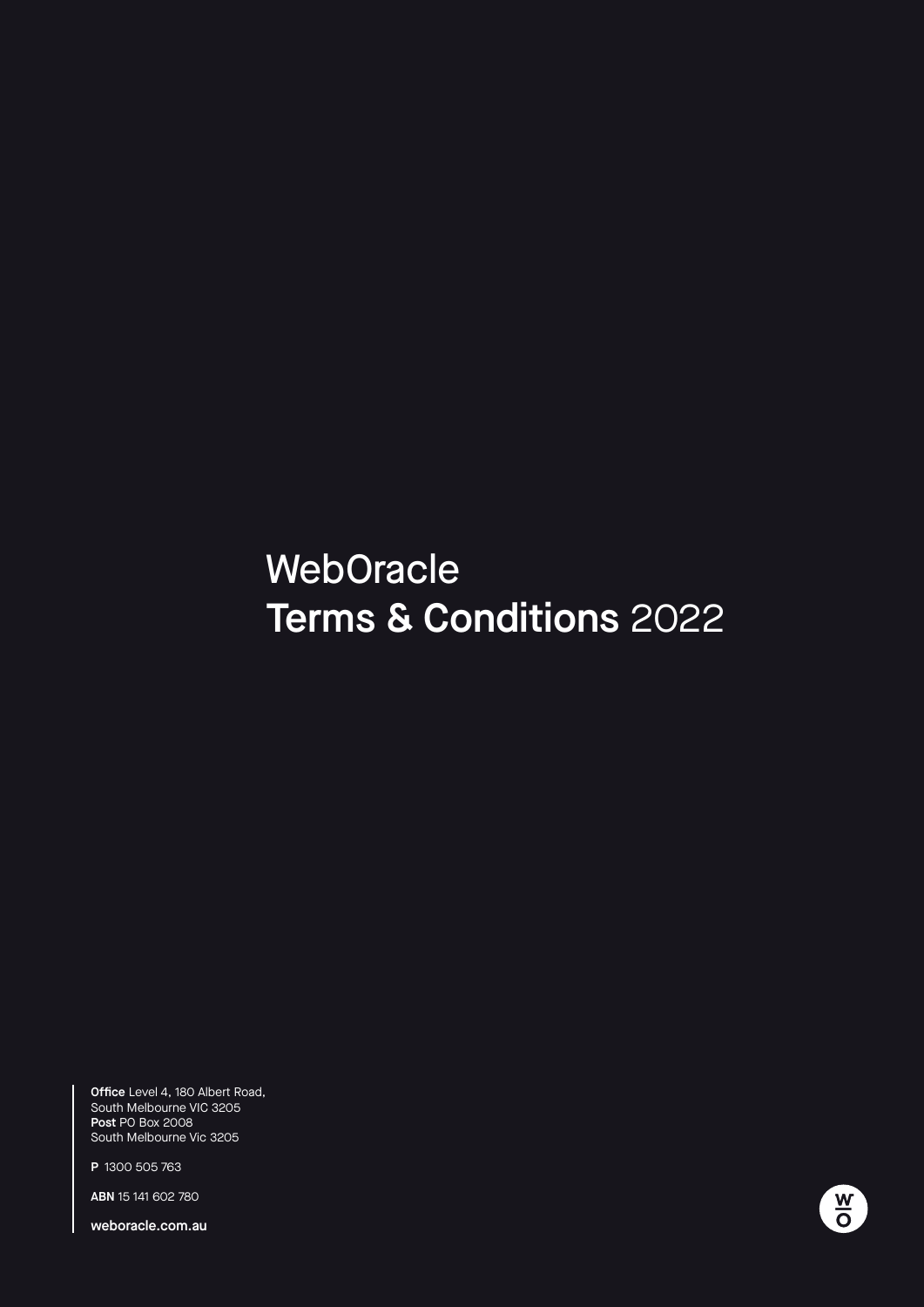#### Terms

Please take time to thoroughly read through our Terms and Conditions. By engaging WebOracle for any digital services (including but not limited to website development, digital marketing and SEO campaigns) you are agreeing to these Terms and Conditions. WebOracle reserves the right to revise any part of our Terms and Conditions at any time. Our packages do not include eCommerce or Plugin functionality.

#### Website Development Package Terms and Payment

If not agreed separately and outlined on the booking form, payments will be divided over two payments. Work will not commence until the first payment has been received. Stage One: prior to commencing any work, WebOracle will require a 50% deposit. At this stage we will activate your domain name with a landing page which will commence your monthly hosting fees. Stage Two: 50% due on delivery of website. The final 50% payment will be processed the day prior to a website going live and will not, under any circumstances, be delayed for failure to supply content to WebOracle. These payments will be processed via the form of payment given on the website booking form. Any staged periodic payments require to be set up via direct debit.

# Refunds Policy

#### Refund Policy on the Start-Up Suite (Sweet!) Package & Refresh & Reposition Package

Prior to work commencing: You will be eligible for a complete refund of your package value if no work has commenced on your project from when we receive payment of your deposit, to when we receive notice in writing that you are cancelling your website project and request a refund.

Once work has commenced: Once we have commenced work on your project no refund is available. WebOracle will not be liable or held responsible for loss of earnings through online transactions associated to you or your client in the event of any refund(s).

#### Refund Policy on all Digital Marketing Services

Prior to work commencing: You will be eligible for a refund of your deposit if no work has commenced on your project from when we receive payment of your deposit, to when we receive notice in writing that you are cancelling your project and request a refund.

Once work has commenced: Once we have commenced work on your project no refund is available. WebOracle will not be liable or held responsible for loss of earnings through online transactions associated to you or your client in the event of any refund(s).

Online Marketing Campaigns cannot be cancelled once we have received your signed Proposal and work has commenced. The Contract can only be cancelled after the agreed term of the Contract has expired. To cancel any Contract whereby the term has expired WebOracle will require 30 days written notice in advance.

#### Website Content Publishing

It is entirely your responsibility to supply WebOracle the content, images and logo for your Website. WebOracle is able to source stock images for your Website at an estimated cost of \$50 per image. This cost may vary depending on the purchase price of the image. Should graphic design work be required such as logo design, flyers or business cards this will be charged at an hourly rate of \$150 per hour. Work will not commence on your Website until this information has been received.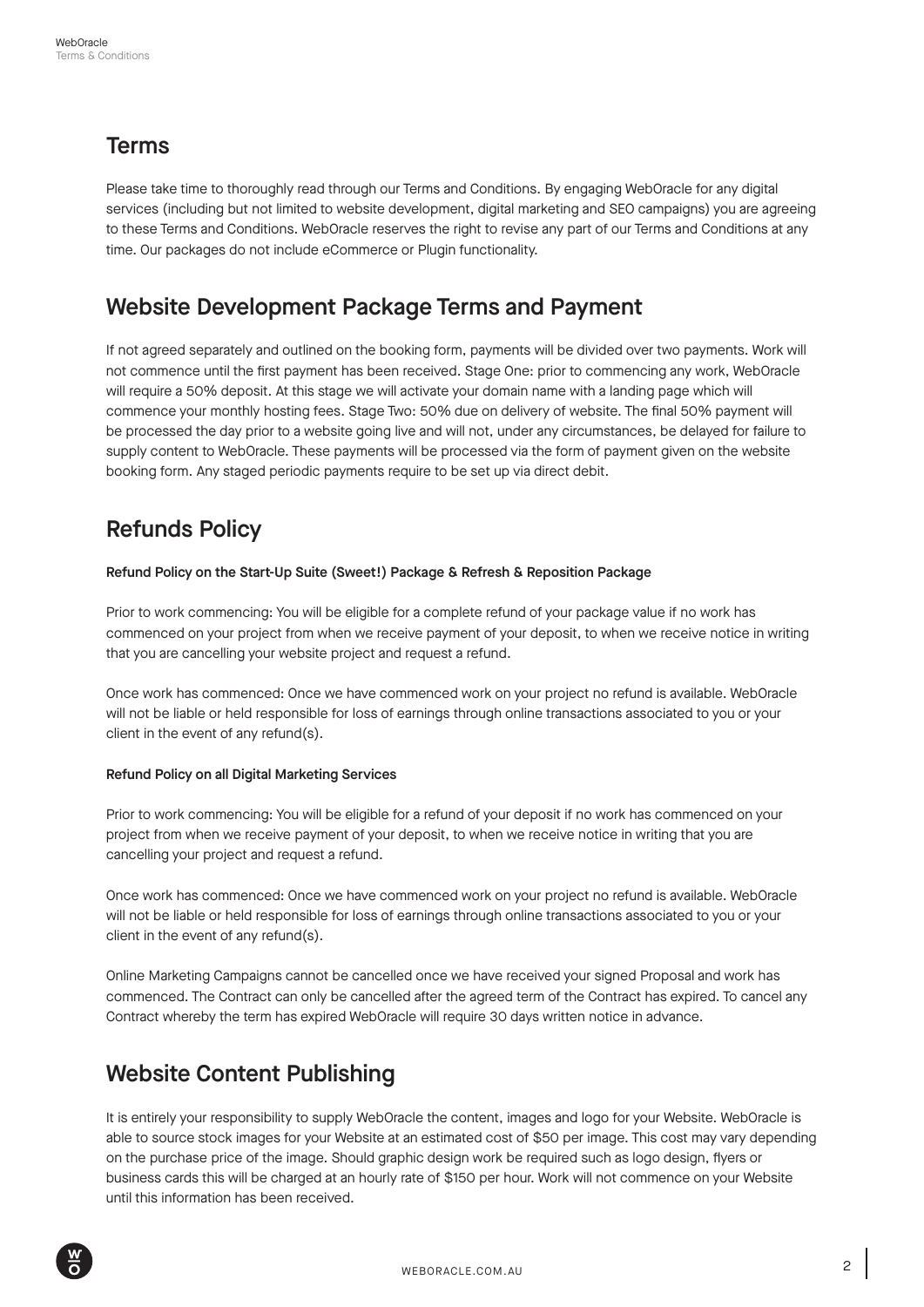# Rounds of Changes

Three rounds of changes are allocated to Websites both in concept design phase and again during the build of the Website. Rounds of changes required over the allocated number of rounds of changes will incur additional fees.

#### e-Commerce Websites

WebOracle will load one product per category for e-commerce websites. It is the Client's responsibility to load and manage all product and content in their on-line stores. WebOracle will provide one oneon-one training session on the use of the Website and the CMS our South Melbourne offices. Off site training sessions will be charged at \$150 per hour.

#### Website Footer Reference

All Websites include a discrete footer reference and link to WebOracle's services. Sites requiring clean footers will be charged an additional flat fee of \$2,500.

# Website Hosting Fee

We will commence charging your monthly fee upon activation of your domain name and landing page. Your account incurs costs us for things such as support, domain name, email hosting, bandwidth, server diskspace and system upgrades and therefore the hosting fee must commence at this stage.

The monthly hosting fee must be set up on either a periodic direct debit from a nominated bank account or credit card payments. We do not accept cheques, direct deposits or cash for hosting fees. We are not able to offer monthly invoicing for website hosting. Should your monthly hosting fall in areas of more than 30 days your website will be deactivated until which time the account is up to date.

The term of hosting with WebOracle is either 12 or 24 months depending on the agreement at time of booking and a minimum term of 12 months. Hosting is subject to an annual rate review and any changes will be advised via email one month prior. Sites are not able to be packaged and moved to another hosting provider. By contracting the services of Web Oracle you agree to hosting your website with Web Oracle for the life span of your website. You are billed for the month in advance. If you cancel your service, you will not be billed again. However, you will not be eligible for a refund or partial refund for the previous payment, regardless of how much of the current month you have used.

Requests to cancel an account must be in written format. Once we receive your request we will reply with a written confirmation of cancellation. Additional hosting fees: DataTransfer and Disk Space. Your monthly fee includes:10GB disk space10GB monthly data transfer additional space = 0.40c/MB additional data = \$20/GB. Additional charges will be billed at the end of each calendar month.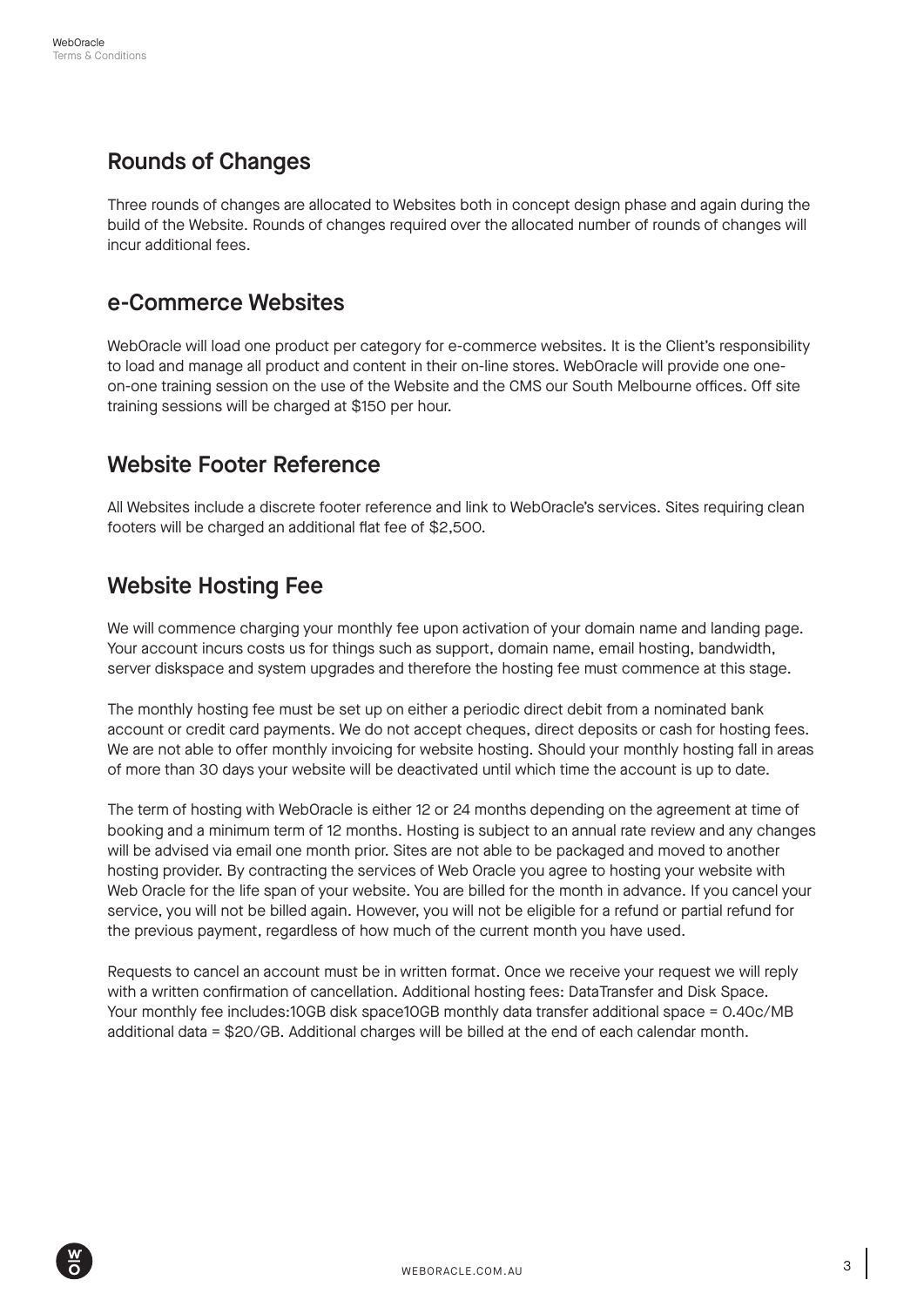#### Website Images & Content

If we use stock imagery on your Website you do not own these images, ownership is retained by the image rights owner. Such images can therefore not be used or re-used for any other purpose and can only be used as they were placed onto your Website by us. Any editing of the dimensions in which they appear may contravene their usage rights. Do not copy the images and use them in other promotional materials. If you are looking to own the images on your Website or use them for another purpose then please contact us and we will endeavour to put you in contact with the image rights owner. This of course does not apply to images that you own and provide to us for use on your website.

# Intellectual Property

The system that runs your website remains the property of WebOracle at all times. The coding, programming and intellectual property that creates your website is owned by WebOracle. In purchasing a website package with us you do not own the style, design and graphic design of the Website. You own all of the content that you place onto your website. The style and design on your website will not be made available to you if you select to leave WebOracle. Intellectual property will be calculated at 20% of the purchased price of the Website.

# Website Content

Websites from WebOracle cannot be used to disseminate, communicate, store or transmit: content sexually-explicit in nature; information that contains virus', worms or malicious elements; Copyright infringing data; trade secret protected data; data that infringes on any intellectual property, publicity rights or privacy rights; is defamatory, harassing or threatening; relates to illegal business operations or schemes; contains deliberately misleading, incomplete or deceptive content; or is deemed inappropriate by WebOracle.

#### Links

As part of your Website build and ongoing hosting WebOracle has the right to include back-links from your Website to WebOracle. If you do not want the back-link on your Website we may be able to negotiate a fee for the removal of the links.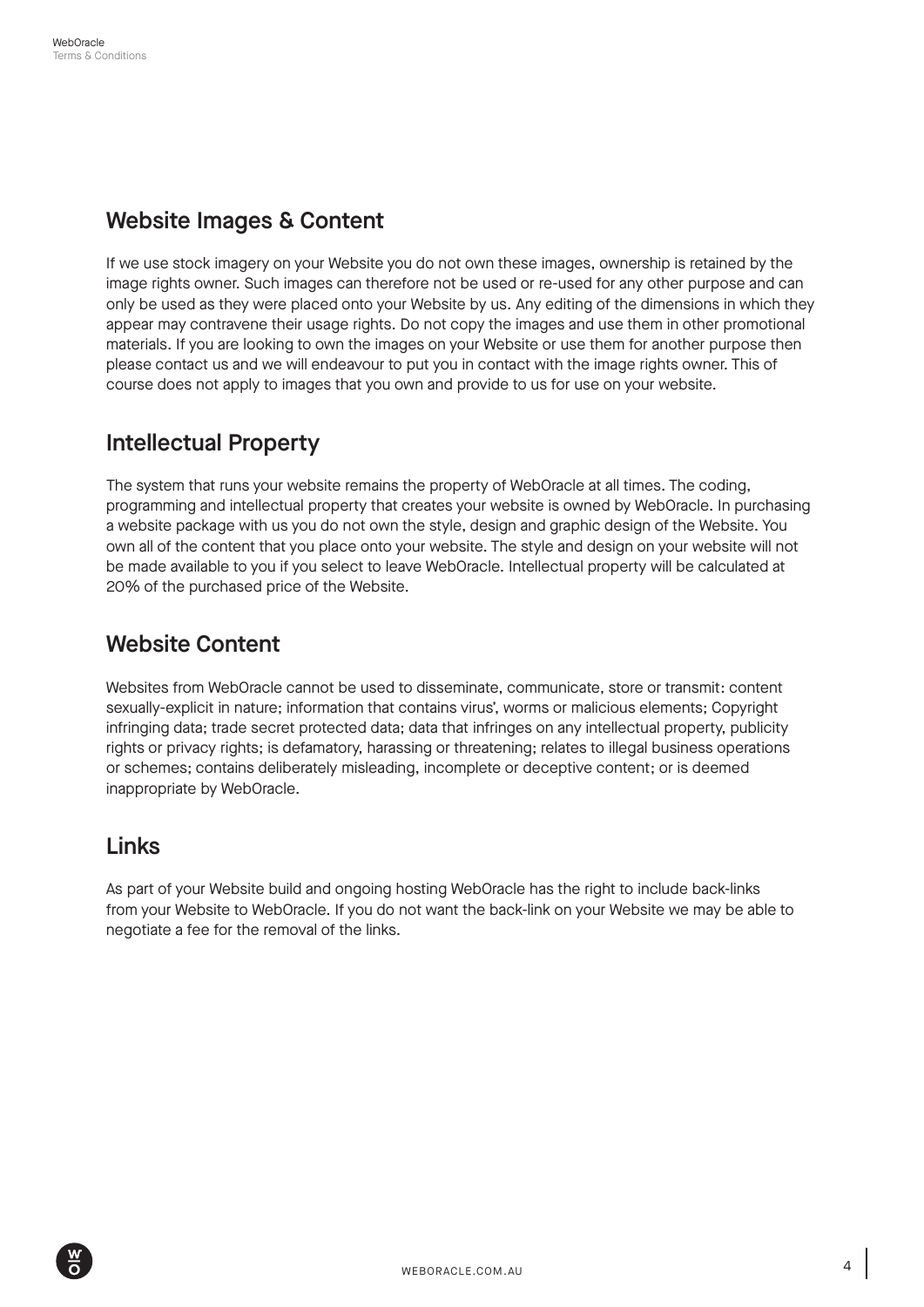# Promotional Material (Including Social Media Posts)

WebOracle reserves the right to use client Websites, web designs, layouts, wireframes and collateral in advertising and / or marketing initiatives, including Social Media posts. This may include portfolio examples on our Website, case studies and other promotional initiatives. Please advise at the time of booking if you would like to be excluded from such activity.

WebOracle reserves the right to post any client commissioned work to our Social Handles to highlight our recent work and capabilities. These posts will serve as promotional material for potential clients to view and engage our services. By signing our proposal you agree to these terms.

# Support

WebOracle provides a telephone helpdesk during business hours 9am - 5:00pm and 24/7 online ticketing support. General Support is included in your monthly hosting fee and support requests must be lodged through our online ticketing system at https://www.weboracle.com.au/support/. All support requests must be submitted to be officially recognised. The following attracts our support fee of \$150 per hour in 30 minute increments:-Support from staff other than our Helpdesk staff (e.g General Manager or Designer) Face-to-face support and/or on-site training Content changes after Website approval. Design changes after Website approval HTML/CSS/Coding training, support or troubleshooting. All application training and support (i.e. Photoshop, flash etc). All customer computer hardware issues that we can help with, this is outside of our expertise so is not a guaranteed service.

# Service level Agreements

All Service level Agreements (SLA) will be based on a term provided in a proposal which will outline the specific service requested by the client (Your Business) and mutually agreed by WebOracle. Each SLA will be managed by a specific team member from WebOracle for a nominated amount of hours each month. The cost of the service will be provided in a separate proposal (SLA). Cancelation of the SLA can only be terminated one month in advance in writing or on the due date of contract completion at which time another agreement will need to be presented and signed off by the client (You).

# Response Time

All support issues requiring less than 2 hours work will be fixed within 24 hours of the request being received via our support ticket system. If faster support is required then this will attract a surcharge of \$150. Support issues requiring more than 2 hours work will be given a fixed time frame and will attract a surcharge of \$150 per hour.

# Your Privacy

Your privacy is important to us. We will never sell, lease or distribute your contact details to any 3rd party. We will only reveal data pertaining to your account if compelled to do so by law.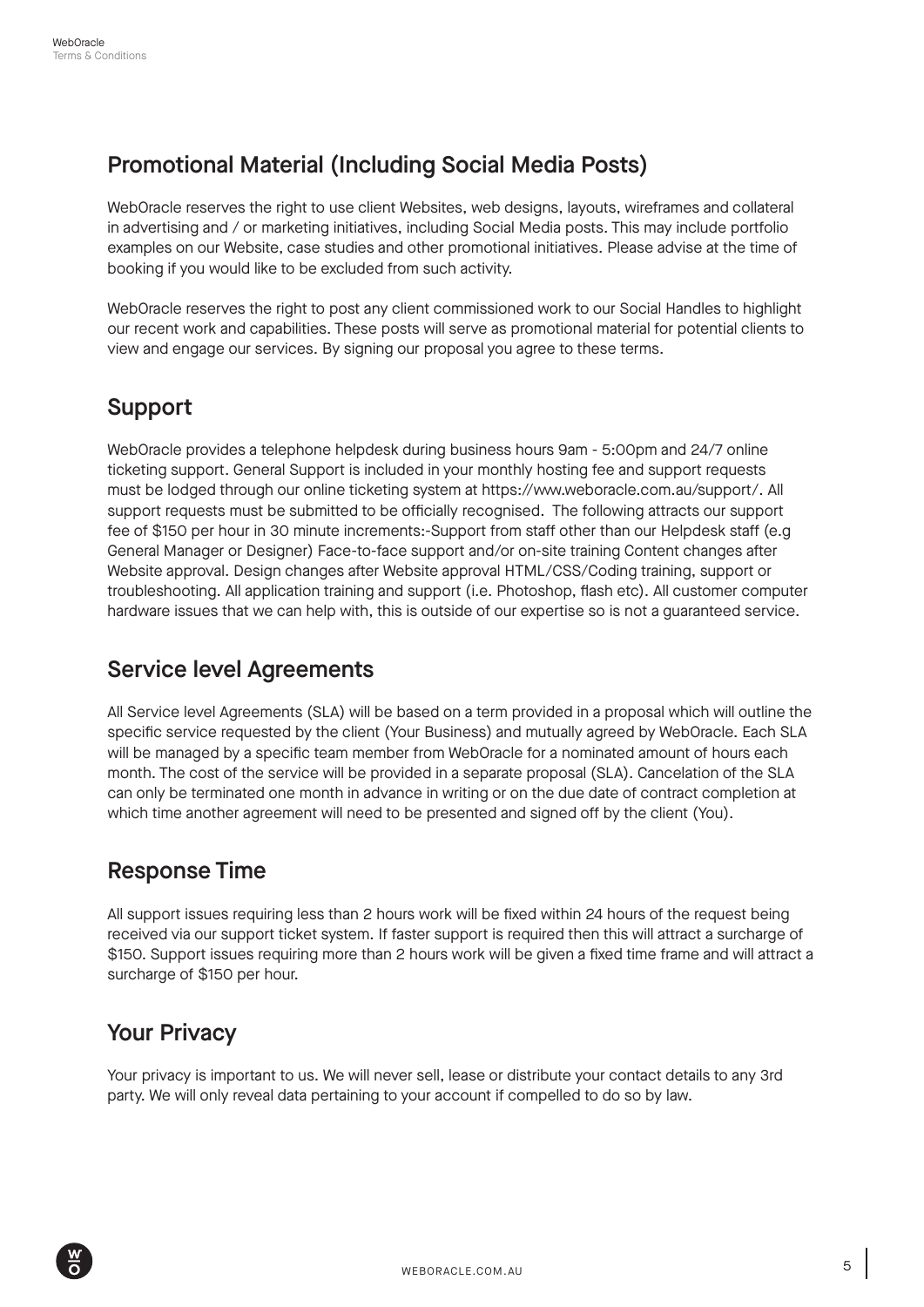# Use of Email Newsletters and Databases

If you choose to use our email newsletter facility you must abide by the relevant electronic messaging laws. By using our email newsletter system you agree to not use the system for the purpose of spam. Only send emails to addresses that have requested to receive information from you. We will not be responsible for the emails and any electronic correspondence sent from our system by you. We will fully co-operate with relevant legal authorities requiring information about the efforts of spammers.

# Fair Use Policy

We employ a Fair Use Policy to our Websites. If we believe, for any reason, that you are not behaving in a manner expected of WebOracle customer then we reserve the right to terminate your account effective immediately.

# **Hosting**

All Websites built by WebOracle must be hosted by us. We endeavour to provide at least 99.9% uptime on all of our hosting. Your Website must be hosted on our servers for the duration of your contact with us. Given the nature of our Content Management System (CMS) we cannot build or support your Website unless it is hosted by us. If you require Website Migration there will be a fee of \$695 added to the final billing cost. These costs are for administration and packaging of your existing site.

# Website Up Time

We make efforts to ensure that our Websites and all of our services are online 24×7 every day of the year. However, this will not always be the case. There are times when our Website will be down for reasons outside our control. When our service is offline we will do our best to get it online as soon as possible. We will not be held responsible for damage, events or losses directly or indirectly related to our Website being offline.

#### Domain Name Management and Renewal

WebOracle will manage domain names registered for you via our domain reseller. Domain management includes automatic domain name renewal via your nominated hosting account details. .com.au domain name renewals are due every two years.

# Domain Name Transfers

Domain Names are the exclusive property of the Website owner or person/s who originally purchased the domain name. In order for the Domain Name to be transferred to a new supplier the website owner will need to either lodge a Support Ticket from our Website or email accounts@weboracle.com.au to request the relevant transfer information.